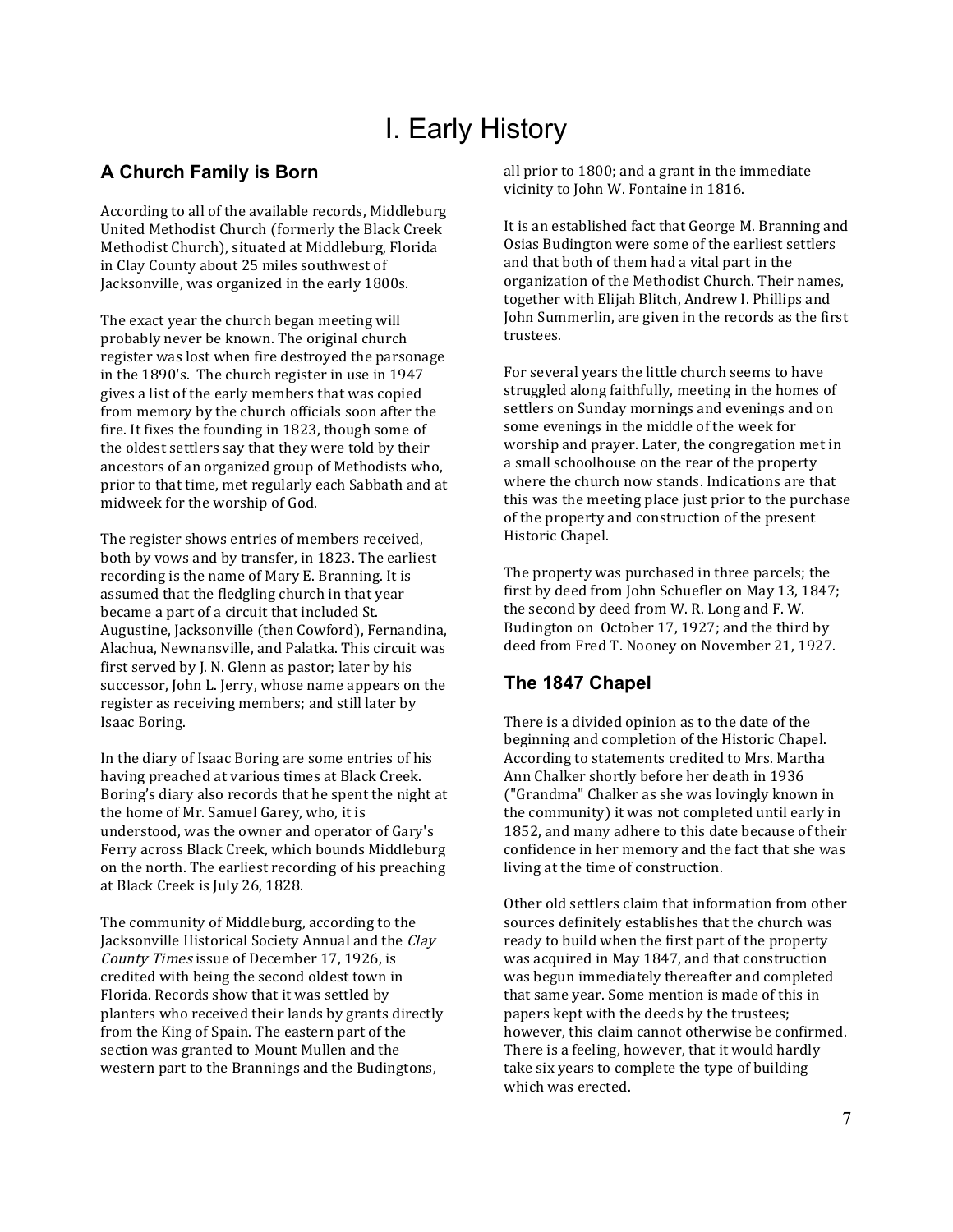The Jacksonville Historical Annual of 1933-34 states that the lumber for the church was donated by George Branning and that the labor was performed by slaves owned by Branning and Osias Budington. Direct descendants of Charles Frederick Barthlow, Sr., have provided information that he was one of the overseers on the construction of the sanctuary. The structure is of wide clapboards on the exterior and wide random width tongue and grooved ceiling on the inside, all painted white. Nails were wrought by hand at the forge. The pews are of mahogany. All of the lumber was dressed by hand and even today shows the markings of the drawknife very plainly. An odd comment in the Annual is that in fabricating the pews, which are of the built-in type of construction so popular in those days, a wide aisle was left down the center in order to keep the men and women wide apart and on their respective sides of the church. Another interesting feature is that the two back pews were reserved for the use of the black slaves so that they, too, might have the privilege of joining in the common worship of the Great God of all humankind.

The bell which hangs in the modest tower was cast in 1852 and purchased in New York by George Branning. Some years later it was brought to Middleburg by steamship (for Middleburg in those days was a larger port than

Jacksonville) and donated to the church. After being installed in the tower, its first official note to the community was the tolling of the death of Robert Richard Reed Branning, the 20-year-old son of the donor. The younger Branning died February 20, 1860 and was buried in the little cemetery in the rear of the church.

### **The Chapel Today**

The Historic Chapel is in a splendid state of repair and has been neatly kept inside and out over the years. It has remained in constant use since the first Sunday worship right after its completion. The simple white structure is situated among giant, moss-draped oaks with a background of camellias, hawthorne, azaleas, yellow jasmine, age-old cedars and holly. This sanctuary has served God and His people well, and continues to be of great benefit to the community where it has blessed those in need regardless of creed.

The silver-toned bell continues to invite people to worship each Sabbath. Rich in tradition, yet blessed in its simplicity, the historic sanctuary stands as a monument to Methodism and the dedication of pioneer stock who built the church for their generation and successive generations to worship God.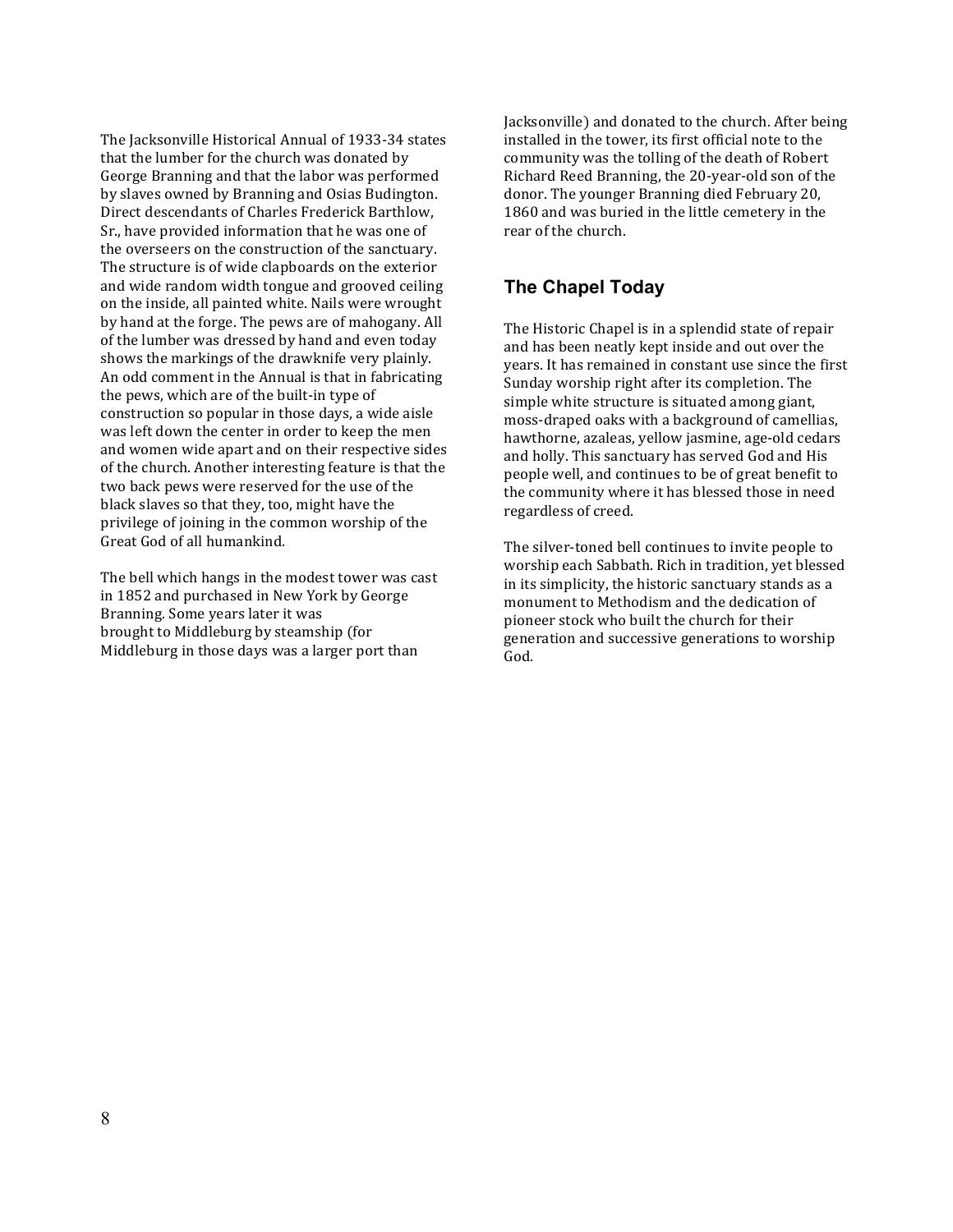# II. The Little Church Grows

Since this history was originally written several changes have taken place in the church property. Additional land has been acquired from the expansion of cemetery facilities through the generosity of Messrs. F. W. Budington and W. R. Long who deeded a parcel of land immediately to the right of the original property, as faced from the front, and running back approximately 400 feet or the same depth as the original property. Additional adjacent properties have been secured over the years to provide space for future expansion, additions, new building, green space, and parking.

In 1954, a Hammond spinet electric organ was purchased to replace the reed organ that was bought by the Woman's Missionary Society in 1929. This achievement was under the direction of Mrs. E. E. Barthlow and made possible by contributions and subscriptions from the congregation with Mrs. F. W. Budington and Dr. F. A. Copp as underwriters.

There have been quite a number of memorials added by individuals and the Woman's Society of Christian Service [editor's note: now called United Methodist Women]. There are two bronze vases in memory of Matthew H. and Emily B. Taratus; two bronze collection plates, one in memory of Miss Ella Long, presented by the Woman's Society and one in memory of James A. Prevatt, presented by his children; two bronze candleholders, one presented by the Church School in memory of James A. Prevatt and the other presented by the Woman's Society in memory of his wife, Mary E. Prevatt. Mr. and Mrs. S. R. Dunaway in memory of James A. and Mary E. Prevatt presented the communion table, Mrs. Dunaway's parents were members of the church for over 60 years. A pulpit Bible was presented to the church on Christmas 1951, by Ralph Ramis and Pauline Rebecca Bell, children of Mr. and Mrs. Wiley Bell of Jacksonville, friends of the Ray's. Rev. Ray arranged to have pulpit chairs and flower stands custom made by a friend. He also refinished the old pulpit, making a very beautiful altar in keeping with its surroundings. Rev. Ray personally designed, constructed, and installed the cross that once hung in the pulpit window (this has been replaced by the stained-glass window). A most generous bequest from Dr. F. A. Copp, Mr. and Mrs. Frosard Budington, Mrs. Pearl A. Lee, Mrs.

Lula Oliver, and Mrs. Juanita Downing made possible the annex to the sanctuary which was originally composed of a choir room, pastor's study, utility closet, book case and powder room. This area presently houses the History Room. A complete air conditioning and heating system was installed in the church. A change in light fixtures in the church was also made.

### **1960's Progress**

Since the death of Mrs. Edith Ward Ray on February 15, 1961 and of Brother Ray on March 25, 1961, the church planned to establish a park on part of the new annex as a memorial to Rev. and Mrs. Ray.

Upon the death of Rev. and Mrs. Ray, the Florida Conference appointed Rev. Tom C. Geyer to succeed Rev. Ray as pastor of the Middleburg Methodist Church on circuit with the Doctor's Inlet Methodist Church. Under his able and dedicated leadership, the little church continued to grow both materially and spiritually.

Rev. Geyer served this parish until June 1963, when Rev. Frank E. Edwards was appointed by the Florida Conference. He and his wife, Jane, came to us directly from school and ably serviced us in addition to the Asbury Church (formerly Doctor's Inlet). During their sojourn with us a son, Daniel Elon, was born in May 1964. This was a distinct thrill for the church as no one could remember a baby being born to the parsonage family during their ministry to this church. Later we learned there was indeed a baby boy, John Wesley, born at the parsonage in 1914 to Mr. and Mrs. D. D. Dieffenwierth. This parsonage burned in 1923. Again on January 20, 1984, a son was born to the pastor and his wife, Rev. Larry and Lenora Shields, who lived in the parsonage on Butler Street.

A new manger scene was designed and completed by Mr. and Mrs. Robert White in time for its first showing at Christmas 1965. It has been refurbished and repainted several times over the years, with the most recent rendition created in 1996 by a group led by Tracey Jones and Scott McLendon. Mrs. White gave a large painting entitled "At the Door of the Fold" in memory of her father, Thomas M. Finnie; also, another large painting entitled "Come Unto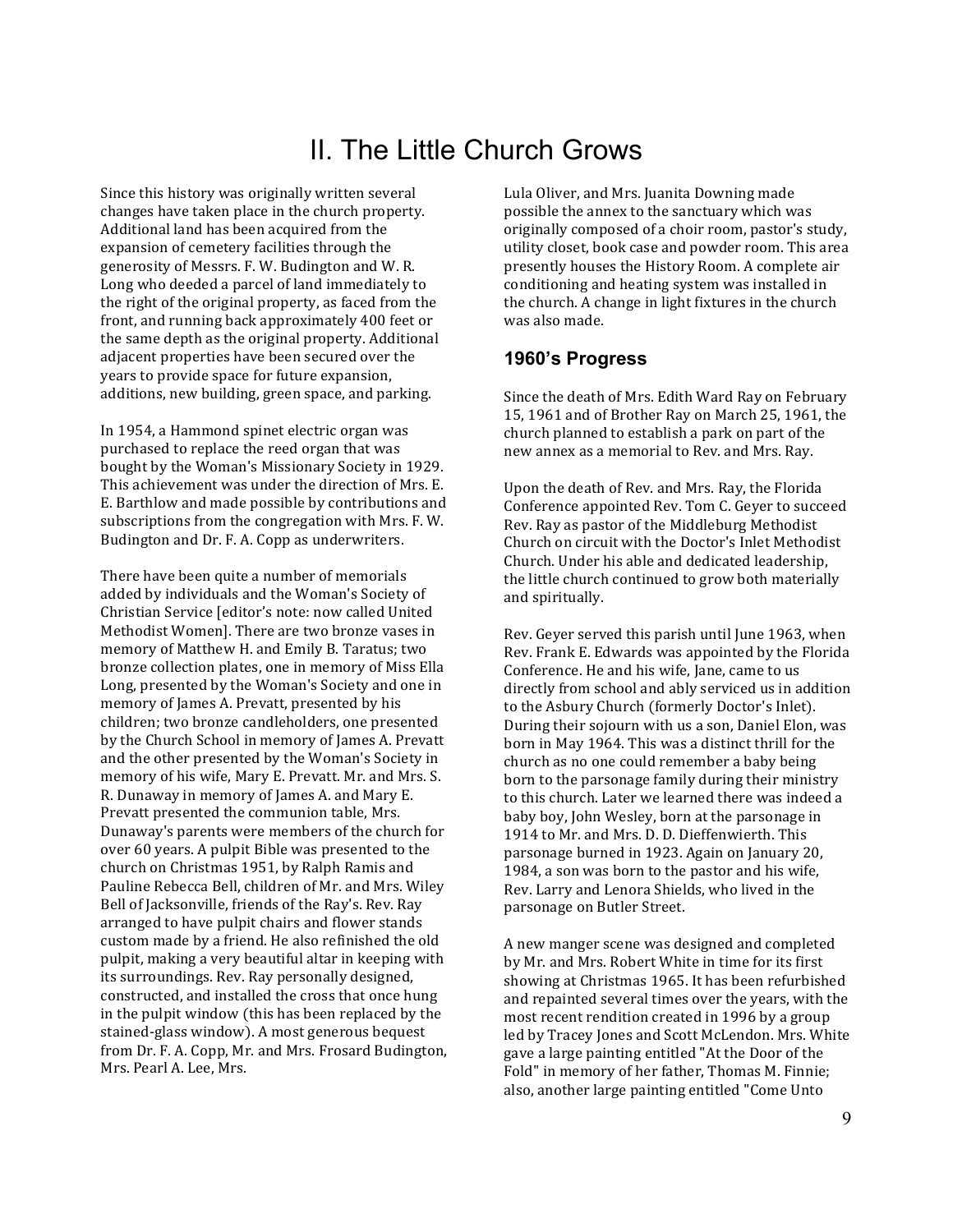Me" was given in honor of her mother Mrs. May Finnie.

Rev. Edwards remained as pastor of this church until 1966, when he was appointed as full-time pastor of the Asbury Methodist Church in Orange Park.

Rev. Alfred A. Watkins, a retired minister from the Missouri Conference and then living in Penney Farms with his wife, Lonnelle, was appointed as our minister. In the few short months he proved to be a most effective and loving minister.

From August 1966 to April 1970, there were many improvements and changes. A flowing well was put down on the east side of the front yard of the church. A small frame house was built over the pump and well of the same architecture as the sanctuary and was fronted by the church bulletin board. This structure has since been removed and the well, though still in use, is directly under the floor of the Fellowship Sanctuary.

The Crusaders Class, made up of middle-aged and older adults of the church school, was very active during the late 60's. They accomplished various projects for the church and church school. This class held monthly night meetings in homes of the members and a devotional and social time was held as well as a business meeting.

During this time, new paraments were provided for the pulpit, new drapes for the pulpit window, and new carpet and kneeling pads were added. An upright piano was placed in the sanctuary. Carl Pfoutz, one of the lay leaders, hand-lettered a motto, "Come and Worship, Go and Witness" (Charles Newnham, author) which still hangs over the front entrance of the sanctuary.

New Methodist Hymnals entitled "The Book of Hymns" were purchased in 1968. Many memorials were made to relatives and friends. Each hymnal carried a note of donor on the inside front cover. The Woman's Society of Christian Service made a memorial to Mrs. G. A. Chalker.

Marvin Olin served as pastor from June 1968 to June 1969, at which time we were fortunate to have the Conference return Rev. Alfred Watkins, his wife Lonnelle and his sister-in-law, Miss Anna Pope, to serve as they so ably did.

### **The 1970's**

In June 1970, the Rev. Thomas E. Vincett, Sr., parttime lay pastor, was assigned to the Middleburg charge. He gave his first sermon on Sunday, June 14, 1970.

The Rev. McCoy Gibbs was speaker for the worship service on Homecoming Sunday, May 2, 1971. In June 1971, the Rev. Vincett was reappointed to our church. During the year, new choir robes and a minister's robe were purchased. The acolytes received new robes as well.

On Sunday, November 28, 1971, King James Version pew Bibles were dedicated. Mr. and Mrs. James M. White of Green Cove Springs, FL presented these Bibles to the church in loving memory of their mothers, Mrs. Mattie Bickerstaff Rutledge of Russell County, Alabama and Mrs. Cordie Shea White of Accomac County, Virginia.

In June 1972, the Rev. Vincett was again assigned as our pastor and, with community growth, the attendance began to show an increase. On Homecoming Sunday, May 7, 1972, the Rev. T. D. Ryan, Jr., was speaker for our 149th anniversary celebration. Our church adopted a program to discharge the mortgage on the parsonage by the 150th anniversary . . . "Debt-free in '73."

In June 1973, the Rev. Vincett was assigned to the church on a full-time basis. The growth in attendance continued and the dedicated membership continued to give ample evidence of its love for God's work in the community.

During the year 1974, the wooden steps at the front entrance of the sanctuary were replaced with brick steps. Rev. Vincett began conducting an early morning worship service at 8:45 AM.

On November 24, 1976, our beloved pastor, Thomas Vincett, was called to his heavenly home. The community and our congregation were stunned and the great loss was heavy on every heart. The Rev. Alfred E. Watkins again filled our pulpit on Sunday and filled our spiritual needs in our hearts and our homes until the Rev. Larry W. Green was appointed by the Florida Conference in June 1977. Pastor Green resigned in October 1977. Several ministers served Middleburg over the next several months and in March 1978 the Florida Conference sent us the Rev. Henry D. Cribb, Sr., a bachelor from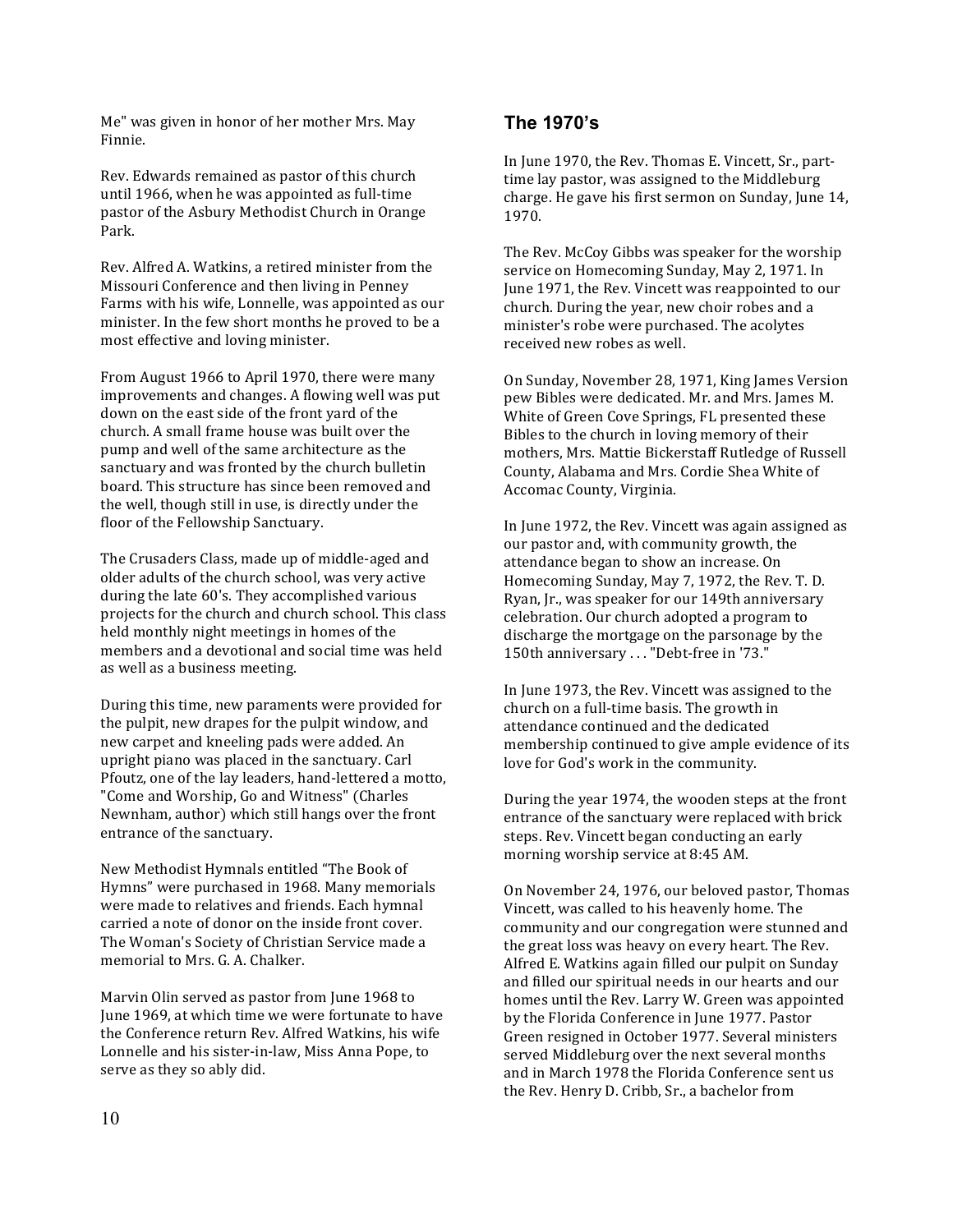McIntosh, Florida. The following February, "Hank" and Genelda Thomas were married in our sanctuary and the parsonage again had a "First Lady".

During this time, the Publicity Committee was active in posting signs along the highway and at strategic points in the community giving directions for locating our sanctuary. This committee also installed a public address system in the sanctuary with a connecting speaker to the Budington Educational Building.

Many memorials were made to the church during this period, including a number of monetary contributions to the Building Fund in lieu of flowers for funerals. Some of the tangible memorials were the Christian Flag, the United States Flag, an electric typewriter, brass baptismal bowl, reupholstered altar kneeling pads, new chancel drapes behind the pulpit, and pew Bibles.

On Sunday, December 10, 1978, our church decorated its first Chrismon Tree. This became an annual celebration with individuals making ornaments to be placed on the tree at a special service when an explanation of their meaning is given. Then dozens of tiny white electric lights are turned on to illuminate the tree. All Chrismons are symbols of Christianity and are made in either white or gold or in a combination of these two colors.

At this time, the church's first color pictorial directory was made possible through the efforts of Mrs. Barbara Hull.

#### **The 1980's**

During the summer of 1980, the Chapel was extensively refurbished, including window pane repairs, pews refinished, old paint sandblasted; and floors, interior and exterior walls, roof, and steeple repainted. The congregation was very proud of this "new look" and hoped it would prolong the life of this "... simple but always neatly kept white structure situated amidst giant, mossfestooned oaks..."

Another giant step for our church was the funding in the 1981 budget for a part-time youth director to serve the needs of our young people. This ministry was considered vital to the future of the church as its future lies in the hands, hearts, and minds of our youth.

During the next five years, we experienced many changes in our church. The church sponsored the blood mobile at intervals and obtained a blood bank allotment for our church. The church choir, in cooperation with other Methodist churches, continued to have the Fifth Sunday Night Sing-A-Long.

In June 1981, a new minister was assigned to our church; Rev. Larry Shields, a bachelor, coming from Jasper, Florida.

During this time, the church began sponsoring Brownie and Girl Scout troops. Over the years, Girl Scout, Brownie, Cub Scout and Boy Scout troops have become an integral and valued part of the ministry of Middleburg United Methodist Church to the community.

On April 17, 1982, Rev. Shields married Lenora Ann Mehaffey at the Ortega Methodist Church.

In 1982 pew cushions were made by long-time member Irene Frisbee for the church pews. Additional bookracks for the church pews were built by Mr. Jack Davis with the Crusaders' Class sponsoring the cost of materials.

Mrs. Shields' parents, the Mehaffeys, presented to the church a pair of brass candle lighters and a white minister's robe and stole.

During the 1980's Lenten Soup Suppers were held on Wednesday nights during the Lenten Season.

During 1983, the church had a booth at the Clay Festival held in Orange Park. Also, in 1983, the church gave permission for a parent co-op nursery school to open in the Budington Building. This preschool co-op operated for several years.

A short-term Volunteers In Mission program to St. Vincents Island was approved, sending two men from our church for two weeks at a cost of \$1,100 per person. An anonymous donor paid for one of the two to go. The church voted to send Rev. Shields and James Geiger. The purpose was to help, together with other churches, to build a church there.

On July 18, 1984, Joe Barth and John Lempke were selected to go to the Dominican Republic to help repair a boys school. Six under-privileged children from Alaska were sponsored by the church for summer camp.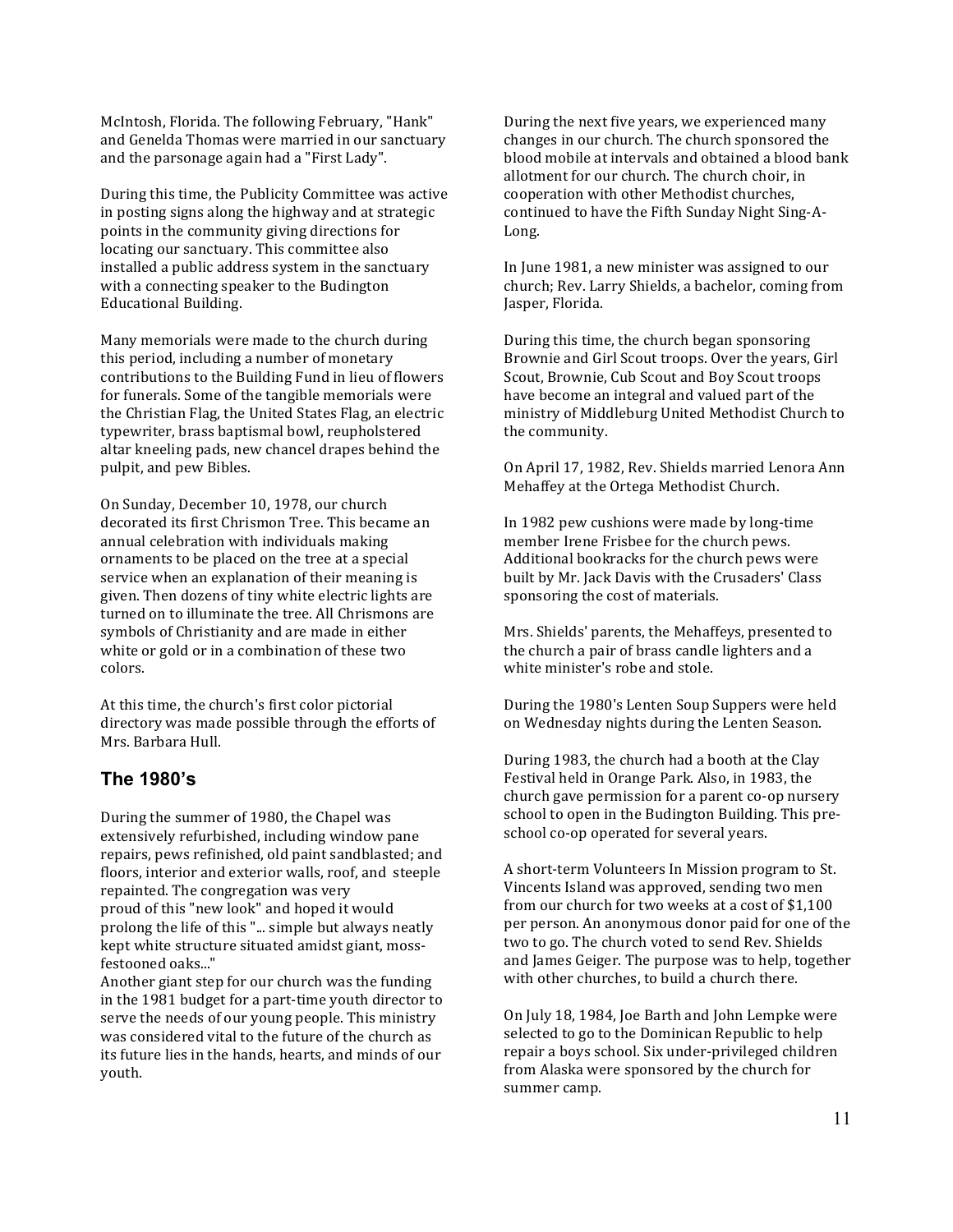The First Coast Baptist Church, a mission of the Baptist General Conference of Arlington Heights, Illinois, under home missionary Bob Hart, began meeting in the Historic Chapel on Sunday, November 4, 1984.

Rev. Larry Shields was transferred to Albright United Methodist Church of St. Petersburg and was replaced by Rev. Brinton (Britt) Minshall who spoke for the first time on Sunday, June 16, 1985. He came with his wife Kelly, from Philadelphia, Pa.

In August the church purchased a 1976 Ford, 66 passenger bus for \$6,500. At the August 1985 Administrative Council meeting Mrs. Doris Bell reported on the progress of the library, which was being moved from the Budington Educational Building to the back room of the sanctuary. Mr. and Mrs. Al Johnston donated all the shelves. A need was expressed for a window air-conditioner, good reading lights and a couple of easy chairs. A fund was started for these items.

Mary Frisbee began a wonderful "mail-out ministry", sending bulletins and notes to new visitors and to those who have moved away and to the elderly. She continues this ministry into the new millennium.

In August 1985, a new outreach ministry was begun. Rev. Minshall compiled a packet containing six items: the "Quotations of Jesus Christ", a map, brochure, letter of welcome, list of all churches in the area with their times of worship with the Middleburg United Methodist Church at the top of the list, and a Salvation Booklet from Wesley Press. These packets were taken to new residents of Middleburg by visitation volunteers.

Due to greatly increased activity a second telephone line was installed and Prayer-and-Share Service was begun on Wednesday nights. Beginning with 24 persons, by the end of 1985, the Wednesday attendance was over 50. Sunday morning attendance began going over 200 on a regular basis.

A Mission Rally was held in November 1985, with Rev. Paul Haines, a former Korean missionary. A new directory of the church was prepared to reflect the increased membership.

A new church goal was established: "Reaching out to others in the name of the Lord and Savior Jesus Christ."

The fall confirmation class of 12 youth was confirmed on Sunday, December 1. Over 230 persons were present as was Channel 17 TV station. The event was widely covered by the media because Bishop John Snyder of the Roman Catholic Diocese of St. Augustine assisted in the ceremony with our Rev. Minshall. This was the first time in history that the Roman Catholic Bishop participated in a protestant confirmation. The event was reported over the BBC network in Belfast, Northern Ireland.

In 1986, "The Happening" was established. This program was designed to appeal to young people. It was held on Wednesday afternoons following school and meshed with the regular Wednesday night supper and church service.

A Christian Youth Crusaders program (CYC) for ages 3 years through sixth grade was conducted in the spring of 1986 and was repeated in the fall. This program was held on Sunday evenings and continued for the next 6 years.

The Jacksonville Symphony String Ensemble performed "The Seven Last Words of Christ" during a special Good Friday service.

During the year 1986, the church's facilities were shared with others including a cooperative day school, Brownie and Girls Scout troops, Presbyterian Vacation Bible School and Alcoholics Anonymous.

The church hosted the first Black Creek Camp Meeting at Middleburg High School, conducted Vacation Bible School during August, and organized weekly day trips for children and youth. The church served bar-b-que dinners at a booth at the Fourth of July Celebration, raising more than \$400.

A new split-rail fence was constructed across the main courtyard. An additional 24 chairs were purchased for the fellowship hall. For economy, a used 15-passenger van was purchased for small groups' travel when use of the church bus would be uneconomical.

At the October 1986 Administrative Council meeting, Rev. Minshall reported that the Tucker family donated two cemetery lots to the church that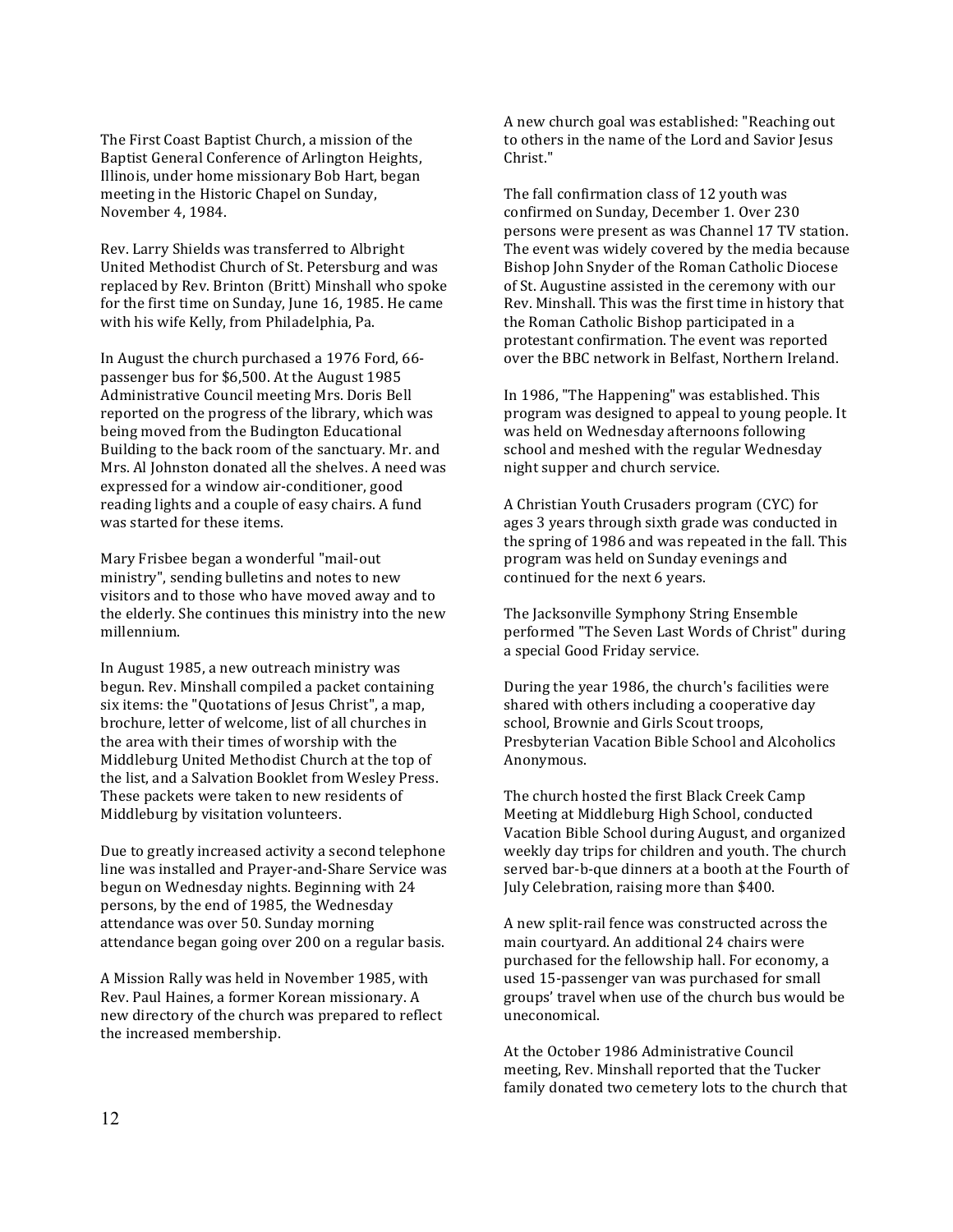are located in the Holly Hill Cemetery on Old Jennings Road. These were accepted.

In June 1987, Pastor Britt Minshall left the Middleburg church after serving here for two years for a new appointment in Miami. The Rev. Larry Loveday and his family came to us from the Altoona and Paisley United Methodist Churches after serving those two charges for eleven years.

The church continued participation in the community in many ways in 1987: Brownies, Scouts and Alcoholics Anonymous met in our buildings. A church float was entered in the Fourth of July Parade. The church participated in the 200th Anniversary of Our Constitution. And, in October, the church hosted a community All-Saints Eve party for the children and the young-at-heart of the community.

During 1988 the church continued a slower but steady growth under the leadership of Rev. Larry Loveday. Children's Church for children ages 6 and under was begun again in February 1988, and the band and choir continued to expand and flourish. The Trustees were very busy most of the summer installing a sprinkler system in the church yard and a storage room in the Fellowship Hall breezeway.

During August 1988, a fish fry and flea market raised \$474 and the United Methodist Youth Fellowship held a 30-hour famine, during which the teenagers fasted from solid foods and, through sponsors, raised \$300.

In October, the Historic Middleburg Festival and Winter Bazaar were held in conjunction with one another. The United Methodist Men had a pancake breakfast in the morning and a bar-b-que in the afternoon. The youth sold hot dogs. A combined contribution of \$2,213 went to the general fund.

The church sponsored five Brownie and Girl Scout troops during 1988, and Weight Watchers met in our fellowship hall. In addition, the church sponsored ladies aerobic classes several times a week.

During 1989, the church body pledged \$1200 worth of food to the Middleburg Food Bank.

A Building Needs Committee that had looked into the need of a new educational building reported that while they recognized the need for larger

facilities, they were recommending that building planning be suspended until a more consistent pattern of support was established. They further recommended that repairs be made to the Budington Building in the interim.

Papers of Incorporation were finalized with the State of Florida in July 1989. These were required by the federal Internal Revenue Service to maintain the church's non-profit status.

### **The Early 1990's**

During 1990, the congregation learned that the District was considering selling the Florida Annual Conference's nearby Lake Asbury Retreat Center (LARC) in order to use the money to upgrade facilities at Leesburg. We were very relieved to learn that Annual Conference decided not to sell LARC, but to study the matter for one year. Our church and other area Methodist churches began to use LARC and to make improvements. The District United Methodist Men's meeting was held there and our church sponsored a Praise Party and other functions there.

The Vacation Bible School enjoyed a steady growth year after year and an excellent reputation in the community. Bible School receives excellent support and special thanks go to the dedicated church member moms and dads who volunteer to head up the summer program each year. In 1990, 75 children attended Bible School and there were 22 adults and helpers. Numbers have remained steady through the 1990's and into the new millenium, primarily because physical space has limited the number of children which could be accommodated.

In 1990, the Trustees applied to the State of Florida National Historic Society for a matching funds grant of \$3500 for repairs to the Historic Chapel. The grant was denied, and so repairs to the sanctuary have continued mainly through many hours of volunteer work by dedicated members of the church and several special financial gifts.

Dr. Marvin Aranove, pastor of a Messianic Jewish Temple in West Palm Beach, preached a revival in November 1990.

Middleburg United Methodist Church was one of fifteen district churches that paid 100% of their Connectional Giving (apportionments) during 1990.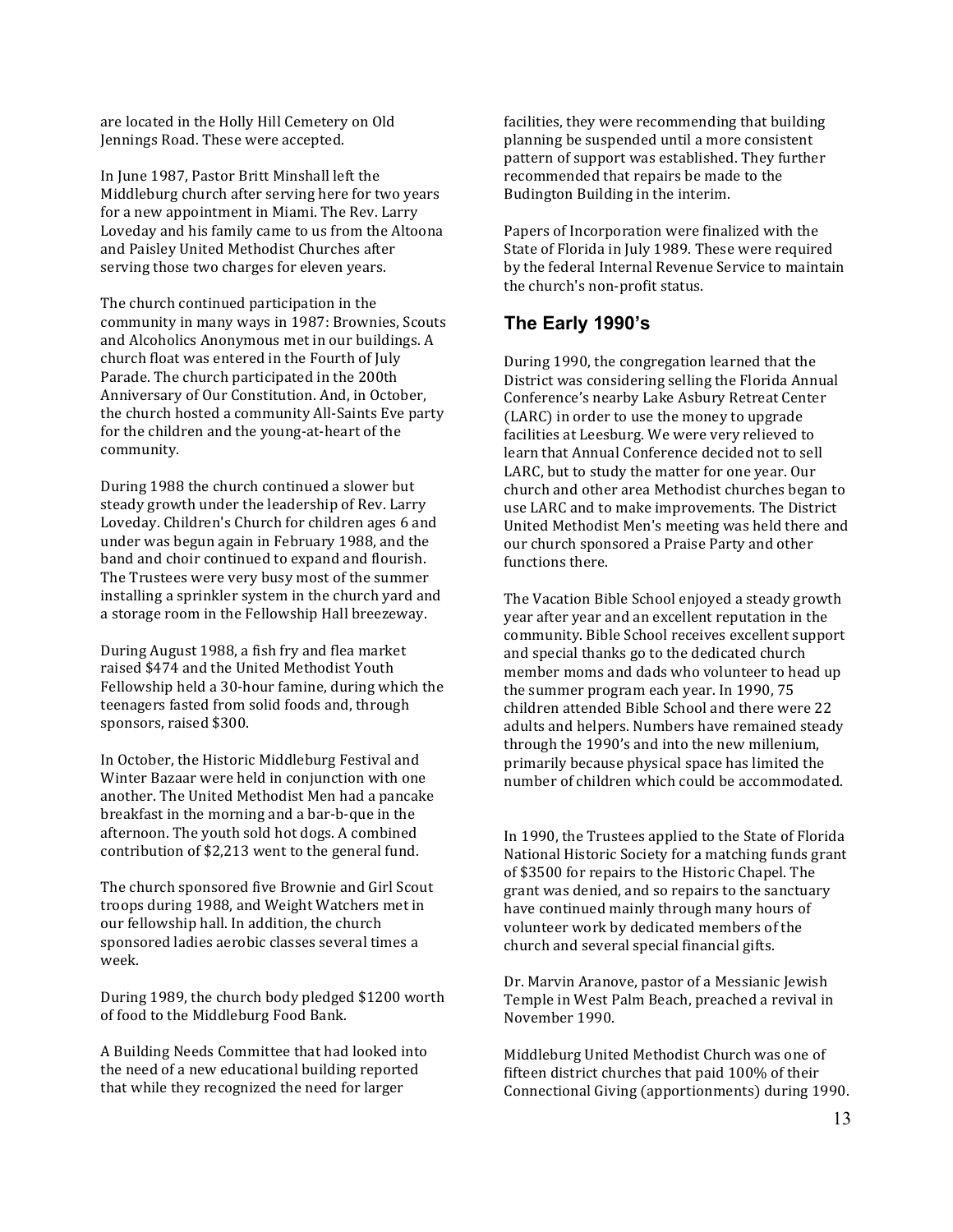In early 1991, a special conference was called for February because Conference Connectional Giving had dropped.

In May the homecoming speaker was Jerry Fox, a past member of our church. With patriotism at a high because of the recent Persian Gulf Crisis, the fellowship hall where the homecoming service was conducted was decorated with American flags. A total of 261 people attended Homecoming in 1991.

In June 1991 Rev. Loveday and his family were transferred to a Methodist church in the Orlando area. Rev. Thomas Otto and Mrs. Anna Otto came to us from Jasper, Florida, where he had served two years.

A financial campaign was held in 1991 to obtain seed money for a much-needed new educational building. The campaign was headed by Financial Chairman Larry Clevenger and was called Miracle Sunday. \$13,463.13 was brought to the altar in cash, along with items to be sold such as an automobile and two time-share condominium weeks. Maintenance on the sanctuary and Budington buildings continued throughout the year.

Acolyte training was begun for children ages 6 years through 6th grade to assist at worship services. These training sessions continue to be held about twice a year.

The congregation continued to help fund the Middleburg Food Bank with a special offering taken once each month at Sunday services. The Sunday evening Christian Life Crusaders (CLC) children's program continued under the supervision of sixteen dedicated adult volunteers.

A second Sunday morning service at 8:30 a.m. was begun again in October 1991 and both morning worship services were moved to the historic sanctuary.

In October 1991, the church's activities in conjunction with the Historic Middleburg Festival netted \$1,302.59.

For several years our choir combined with the Middleburg Presbyterian Church choir to present a Christmas Cantata. The children presented a wonderful Christmas play, and once again church members supported the Russo Prison Ministry's

Angel Tree Ministry, which provides Christmas gifts for children of prison inmates.

During 1992, the Miracle Sunday Fund was designated to go to the Educational Building Fund. Bequests by Mrs. Anna L. Pope and Mrs. Wilna J. Budd totaling \$6,000 were designated to be spent on building maintenance, and a bronze memorial plaque was ordered to memorialize these bequests.

A three-night revival, "A Festival of Faith", was conducted in September of 1992; led by Evangelist Rev. Arnold Prater. It was inspiring and well attended, and included a 19-1/4 hour marathon reading of the New Testament. In November, a community-wide Thanksgiving Service was held in our fellowship hall with Rev. Mark Sellers, pastor of Boundless Love Church, bringing the message.

For several years, the Middleburg United Methodist Church supported Delbert Groves and his family as missionaries in Zaire. Two of our own men, Rev. Thomas Otto and Earle Theus, went to Mexico as volunteers in a mission program to build a medical clinic for the Tarahumara Indians in Pittoreal, Mexico, in October 1992.

The church responded to the hurricane disaster in South Florida. Jim and Esther Gilmore volunteered their vehicle and delivered \$650 and 7-1/2 tons of food, water, roofing paper and other supplies which had been collected by the Jacksonville District at Murray Hill Methodist Church in Jacksonville to the Silver Palm United Methodist Church in Homestead, Florida. The church supported the United Methodist Children's Home in Enterprise, Florida, with a \$1,000 donation in 1992.

Mrs. Minnie Riles Guidry, a former church member now living in Chalmette, Louisiana, donated a wall hanging of the Lord's Prayer. It was hung in the choir room.

The 1993 budget was set at \$126,472. Photos for a new pictorial directory were taken in February. Repairs to the Historic Chapel included interior painting, repair of the front porch and supports, and anchoring of the bell tower which had begun to lean away from the building.

A very active telephone "prayer chain" continued its work of intercessory prayer for those who were in physical or emotional need.